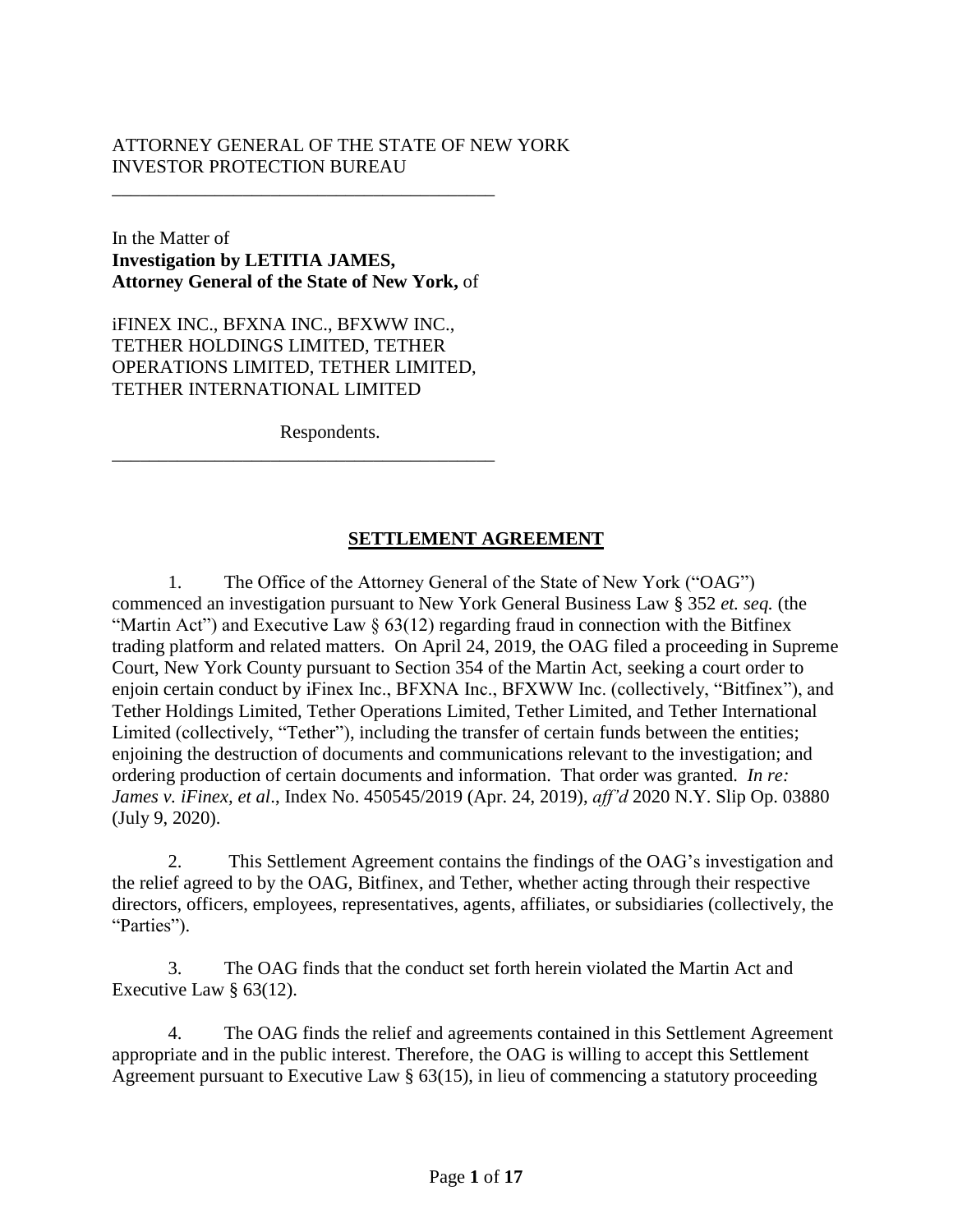for violations of the Martin Act and Executive Law § 63(12), based on the conduct described below.

5. Bitfinex and Tether neither admit nor deny the OAG's findings set forth below.

# **OAG's FINDINGS**

## **I. Bitfinex and Tether**

6. Bitfinex operates an online platform for exchanging and trading virtual currency. Users access the Bitfinex trading platform and place orders through its website, available at [www.bitfinex.com,](http://www.bitfinex.com/) through an associated Application Programming Interface ("API"), or via over-the-counter services. Bitfinex also provides users with the ability to store their virtual currency and transfer their holdings to a different trading platform. Bitfinex is one of the relatively few virtual currency trading platforms that allows traders to deposit and withdraw socalled "fiat" currency, including U.S. dollars, euros, pounds, and yen. Traders using the Bitfinex platform can deposit dollars with Bitfinex, convert them to virtual currency at the rates offered by Bitfinex, trade the virtual currency they have purchased, convert their virtual currency holdings back into dollars, and withdraw the funds. For that reason, it is important that Bitfinex has sufficient U.S. dollars on hand to fill withdrawal orders submitted by traders.

7. Prior to August 2017, Bitfinex had few geographical restrictions with respect to who could access its trading platform, meaning that New York-based users were able to create accounts, fund them with U.S. dollars, convert into virtual currency, trade, and withdraw funds. In August 2017, Bitfinex announced it would no longer permit U.S.-based users to access the trading platform, but U.S.-based business entities were still permitted to trade. In August 2018, Bitfinex's announced exclusion of U.S.-based individual users was expanded to include all U.S. based entities, except those entities or organizations that maintained an incorporation address outside of the United States, and met other qualifications.

8. The primary function of Tether the company is as the issuer of a virtual currency also called "tether," a so-called "stablecoin," a term used to describe a virtual currency that is always supposed to have the same real-dollar value. In the case of tethers, one tether is always supposed to be valued at one U.S. dollar. Tethers are listed on at least several dozen virtual currency trading platforms around the world, trading under the symbol "USDT."

9. In order to signal to the market that each tether held by users is equal to one U.S. dollar, Tether has long represented that for every outstanding tether issued and trading in the market, the company holds one U.S. dollar ("USD") in reserve "backing" the tether. From its inception in 2014 until late February 2019, Tether represented that every outstanding tether was "backed" by, and thus should be valued at, one U.S. dollar. For example, Tether represented to users that "Every tether is always backed 1-to-1, by traditional currency held in our reserves. So 1 USDT is always equivalent to 1 USD."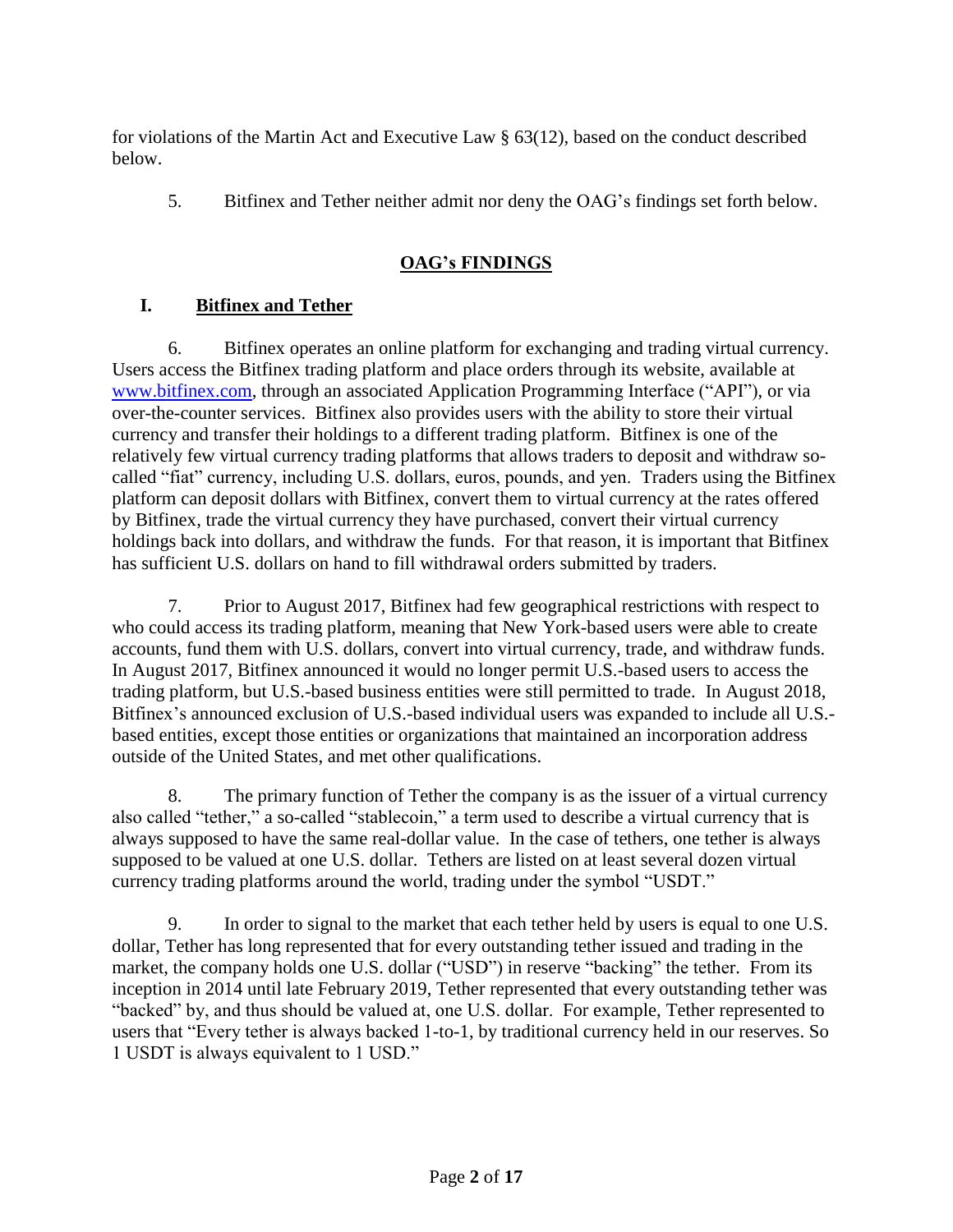10. In late February 2019, Tether changed its representation, stating on its website that "[e]very tether is always 100% backed by our reserves, which include traditional currency and cash equivalents and, from time to time, may include other assets and receivables from loans made by Tether to third parties, which may include affiliated entities (collectively, 'reserves'). Every tether is also 1-to-1 pegged to the dollar, so 1 USDT is always valued by Tether at 1 USD."

11. Tether represents to users that any holder of tethers can redeem them from Tether the company at the rate of one tether for one U.S. dollar.

12. Tether is one of the most prominent and widely-traded virtual currencies. As of the date of this Settlement Agreement, Tether represents that over 31 billion tethers have been issued and are outstanding and traded in the market.

13. Bitfinex and Tether are owned and operated by a small group of executives and shareholders that are located around the world. During the time period relevant to the OAG's investigation, and as late as early-to-mid 2018, one of Bitfinex and Tether's senior executives lived in, and conducted his work from, New York.

## **II. In 2017, Bitfinex and Tether Misled the Market About Tether's U.S. Dollar Backing**

14. Prior to 2017, Bitfinex and Tether used several Taiwan-based banks to send and receive wire transfers to fulfill client orders for U.S. dollars, and for other purposes. Wells Fargo acted as the correspondent bank. In late March 2017, Wells Fargo elected to no longer process U.S. dollar wire transfers from Bitfinex and Tether accounts, forcing the companies to find alternative banking arrangements.

15. At the time Wells Fargo stopped servicing the companies, approximately 50 million tethers had been issued and were circulating in the market. By May 31, 2017, over 108 million tethers had been issued and circulating.

16. In June 2017, Bitfinex opened an account at a Puerto Rico-based entity named Noble Bank International ("Noble Bank"). Noble Bank was a subsidiary of New York-based Noble Markets LLC.

17. However, Tether did not open an account at Noble Bank, or any other bank, until September 15, 2017. Tether deposited the vast majority of its cash holdings (ostensibly backing USDT) into a trust account at the Bank of Montreal in the name of its General Counsel. The Bank of Montreal account never had more than \$61.5 million dollars on deposit.

18. Because Tether did not have a significant bank relationship in its name from at least March 2017 until September 15, 2017, it could not directly process any fiat deposits for purchases of Tethers by customers on either the Tether website or via the Bitfinex trading platform. At the same time, neither the Tether website or the Bitfinex trading platform allowed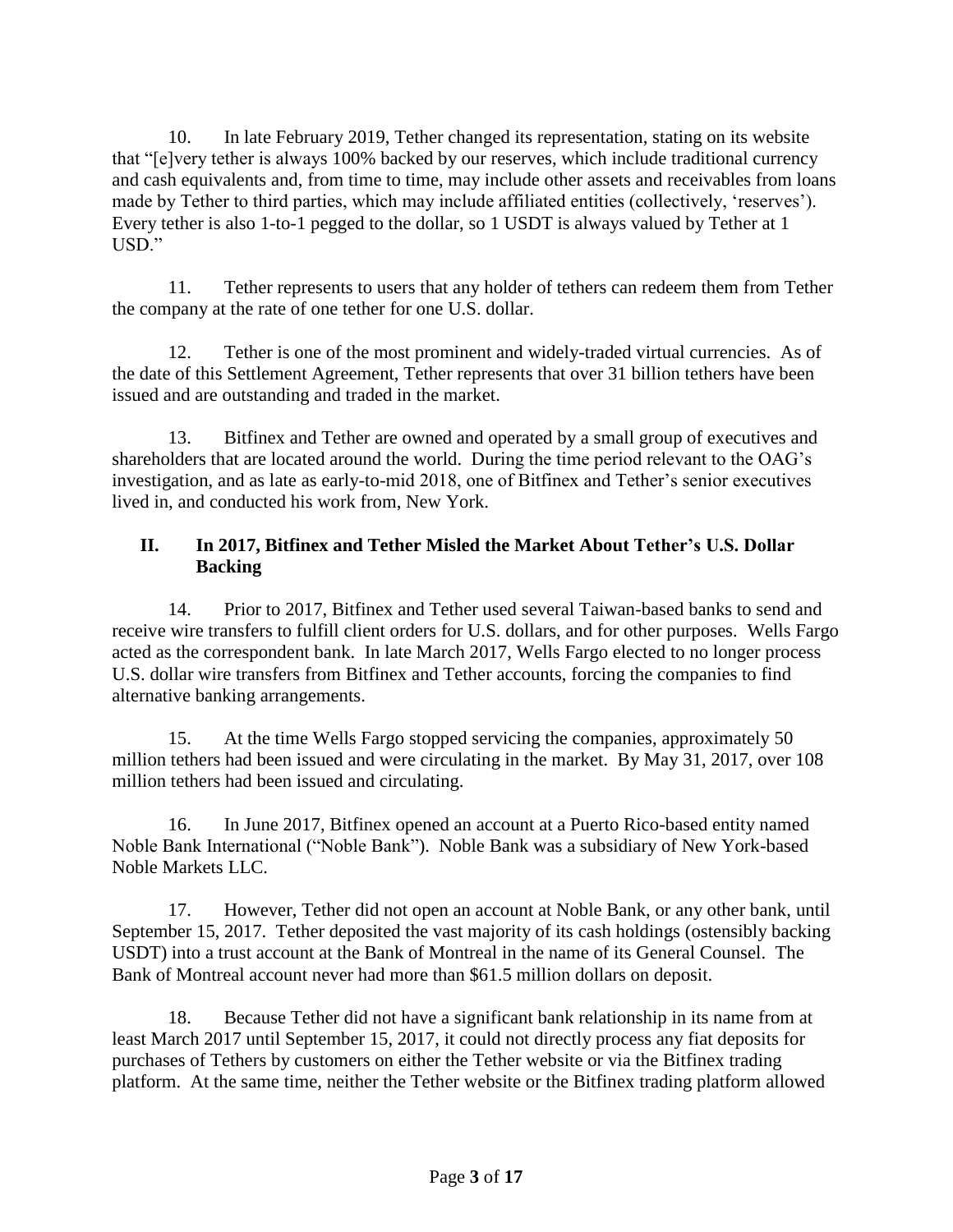for the direct purchase or exchange of tethers in exchange for any other virtual currency, including the two most popular virtual currencies, bitcoin and ether.

19. Between June 1, 2017 and September 15, 2017, Bitfinex's Noble Bank account received USD deposits from only two institutional trading firms, one of which was located in New York. Neither of those institutional trading firms purchased tethers directly from Bitfinex or Tether during this time period.

20. Because of Tether's inability to conduct significant banking activity during this time, it could not itself hold dollars sufficient to back the hundreds of millions of new tethers that had entered the market. Until September 15, 2017, the only U.S. dollars held by Tether ostensibly backing the approximately 442 million tethers in circulation was the approximately \$61 million on deposit at the Bank of Montreal.

21. Between June 1, 2017 and September 15, 2017, Bitfinex held approximately \$382 million of Tether's funds in a comingled account, which should have been held by Tether as "backing" for tethers then in circulation but was not. In certain documents Bitfinex and Tether produced to OAG during its investigation, Tether accounted for this amount as a "receivable" from Bitfinex. Between June 1, 2017 and September 15, 2017, the total number of tethers issued and circulating rose from approximately 108 million to 442 million.

22. In June 2017, Bitfinex and Tether engaged the U.S.-based firm Friedman LLP to complete an audit of both companies. Those audits were never completed.

23. By late summer 2017, online reports suggested that Tether did not have sufficient cash backing for the increasing numbers of tethers in circulation. To counter those suggestions, in early September 2017, Bitfinex and Tether requested that Friedman conduct a verification of the cash backing of tethers, which Bitfinex and Tether planned to release publicly in order to demonstrate to the market that tethers were fully backed.

24. Tether notified Friedman that the company did not have a bank account at Noble Bank (or any other institution) but were in the process of opening one.

25. Tether and Friedman agreed that Friedman would conduct the verification of Tether's assets as of September 15, 2017.

26. On the morning of September 15, 2017, Tether opened an account at Noble Bank. Later that day, Bitfinex transferred \$382,446,847.71 from Bitfinex's account at Noble Bank into Tether's account at Noble Bank. Friedman conducted its verification of Tether's assets as of 8:00 p.m. EST.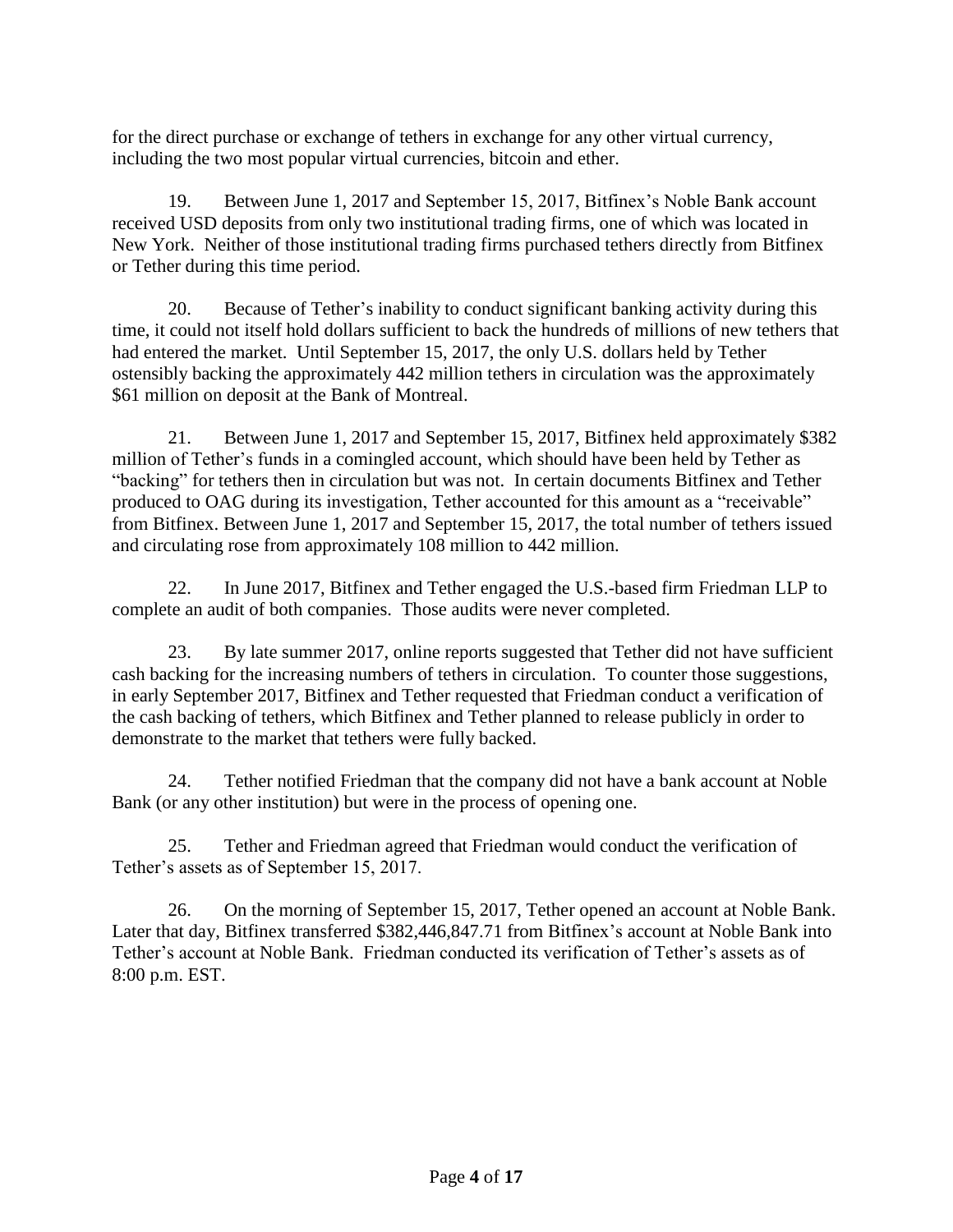27. On September 30, 2017, a post to the Tether website was made, entitled "Transparency Update," in which Tether represented the following:

Friedman LLP has been engaged to perform historical balance sheet audit procedures for Tether Limited. However, as the amount of Tethers in circulation has increased substantially in recent months, we have also asked Friedman to analyze our bank balances and our issued and outstanding token balance on an interim basis. Friedman agreed to perform consulting services for us in an effort to provide management with useful information concerning Tether's cash position and Tether tokens issued and outstanding as of an interim date. Friedman was able to provide consulting services for us on an expedited basis, using a procedures date of September 15, 2017. These consulting services do not constitute anaudit [sic] or attestation engagement, which would include a significantly expanded scope of procedures and take substantially more time to complete.

We hope that the community considers the attached [memorandum](https://tether.to/wp-content/uploads/2017/09/Final-Tether-Consulting-Report-9-15-17_Redacted.pdf) for what it is: a good faith effort on our behalf to provide an interim analysis of our cash position and our issued and outstanding tokens, as part of ongoing efforts to further professionalize the transparency mechanisms of Tether Limited.

28. The attached memorandum from Friedman contained the following graphic, redacting the account holder's name, and redacting the names of Noble Bank and the Bank of Montreal:

|             |            | Cash reserves per<br>Client's trial balance as | Cash per bank<br>as of September |                                         |
|-------------|------------|------------------------------------------------|----------------------------------|-----------------------------------------|
| <b>Bank</b> | Currency   | of September 15, 2017                          | 15, 2017                         | For the benefit of                      |
|             | USD        | \$60,919,810                                   | \$60,919,810                     | for<br>the benefit of Tether<br>Limited |
|             | USD        | \$382,064,782                                  | \$382,064,782                    | <b>Tether Limited</b>                   |
|             | <b>EUR</b> | €1,590                                         | €1,590                           | <b>Tether Limited</b>                   |

II. Findings

 $\mathbf{1}$ 

| For the period October 6, 2014 through September 15, 2017 8:00 PM EDT |                               |                        |                   |  |  |  |
|-----------------------------------------------------------------------|-------------------------------|------------------------|-------------------|--|--|--|
|                                                                       | Tether tokens issued and      |                        | Tether tokens per |  |  |  |
|                                                                       | outstanding per the tether.to | Tether tokens per      | Omniexplorer.info |  |  |  |
| Token                                                                 | transparency website (a)      | Client's trial balance | website (b)       |  |  |  |
| <b>USDT</b>                                                           | 442,481,760                   | 442,481,760            | 442,481,760       |  |  |  |
| <b>EURT</b>                                                           | 1.444                         | 1.444                  | 1.444             |  |  |  |

(a) Reported as total liabilities on the tether to transparency website

(b) As calculated by subtracting Treasury tokens in address 3BbDtxBSjgfTRxaBUgR2JACWRukLKtZdiQ from the total number of tokens created for the period of October 6, 2014 through September 15, 2017 8:00 PM EDT in address 3MbYQMMmSkC3AgWkj9FMo5LsPTW1zBTwXL

29. The September 30, 2017 "Transparency Update" and the attached memorandum were misleading. At no point did Tether inform its clients or the market that from at least June 1, 2017 until September 15, 2017, tethers were not in fact not backed "1-to-1" by USD held by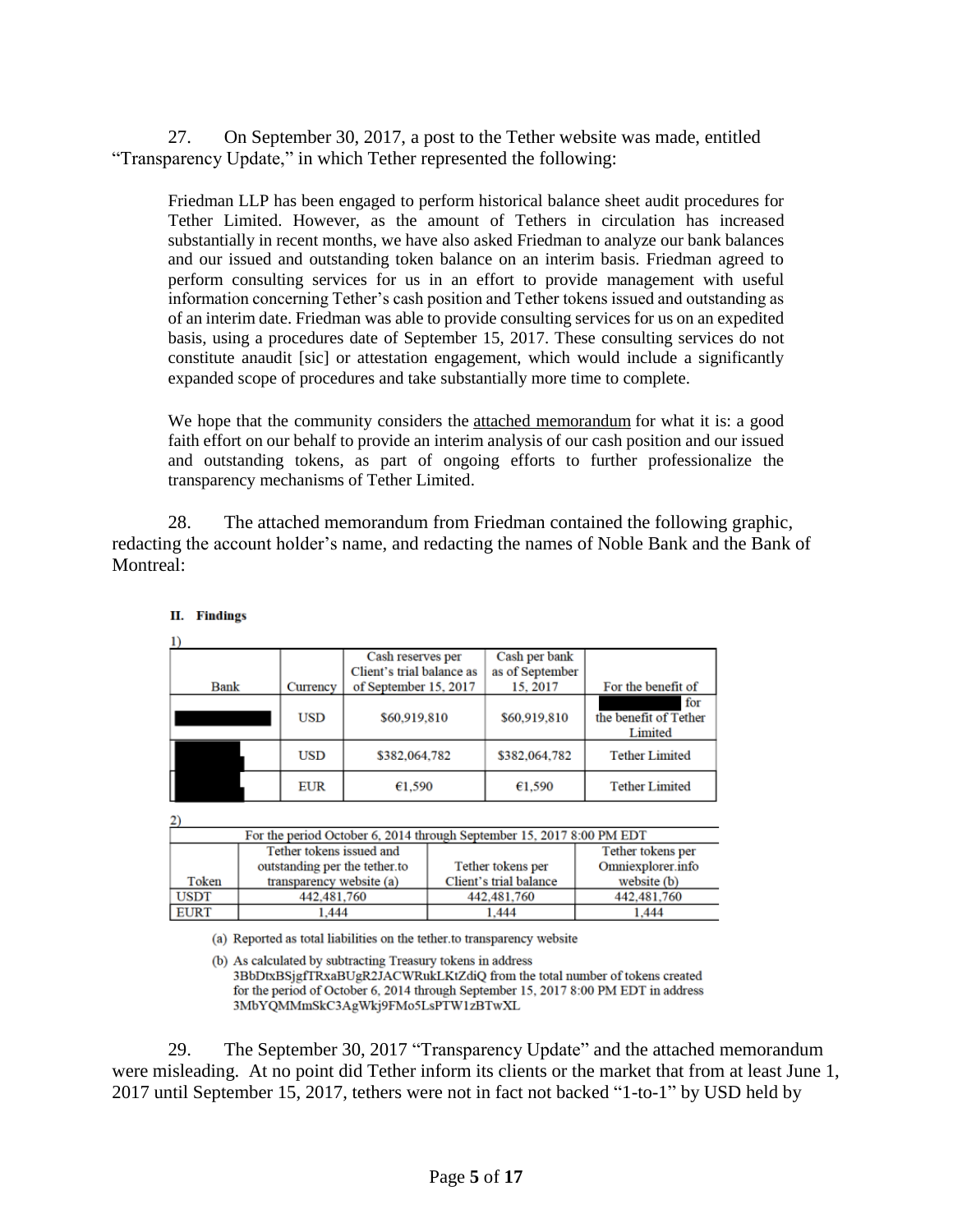Tether in a bank account. Rather, the funds ostensibly backing tethers had been held in an account under the control of its General Counsel, with the balance accounted for as a "receivable" from Bitfinex. No one reviewing Tether's representations would have reasonably understood that the \$382,064,782 listed as cash reserves for tethers had only been placed in Tether's account as of the very morning that Friedman verified the bank balance.

## **III. In 2019, Bitfinex and Tether Misrepresented the Status of the Tether Reserves, After Bitfinex Suffered a Massive Loss of Funds**

30. In 2017 and 2018, Bitfinex began to increasingly rely on third-party "payment processors" to handle customer deposits and withdrawals from the Bitfinex trading platform. The primary entity Bitfinex used was a purportedly Panama-based entity known as Crypto Capital Corp. ("Crypto Capital").

31. An individual known as "Oz Yosef," or "Oz Joseph," or simply "Oz" was Bitfinex's point of contact at Crypto Capital.

32. By mid-2018, Crypto Capital held over \$1 billion of funds that emanated from customer deposits at Bitfinex.

33. In May 2018, Bitfinex asked "Oz" how Bitfinex could "move money efficiently out of Cryptocapital." That request came on the heels of a report in April 2018 that the government of Poland had frozen a Crypto Capital bank account holding at least \$340 million. In response, "Oz" repeatedly stated that the account freeze was temporary. In the ensuing months, "Oz" would go on to provide a number of different excuses for why he could not return the funds to Bitfinex (or its clients), including tax complications, hurdles placed by various compliance personnel at various banks, bankers being on vacation, typos in wire instructions, and corruption in the Polish government.

34. At some point between April 2018 and July 2018, "Oz" informed Bitfinex that a Crypto Capital account in Portugal containing approximately \$150 million of Bitfinex client funds had also been frozen.

35. In July 2018, Bitfinex told "Oz," that over eighty percent of Bitfinex's client deposits were held at bank accounts controlled by Crypto Capital.

36. Despite having nearly \$500 million of customer deposits in Crypto Capital accounts purportedly "frozen," Bitfinex nevertheless continued to direct clients to utilize Crypto Capital to fund their accounts throughout the summer of 2018.

37. During this time period, Bitfinex began to look for ways to stave off what Bitfinex internally characterized as a "temporary liquidity crisis."

38. In the summer of 2018, Bitfinex borrowed \$400 million from Tether. On or about August 21, 2018, and continuing through September 2018, Tether made at least four cash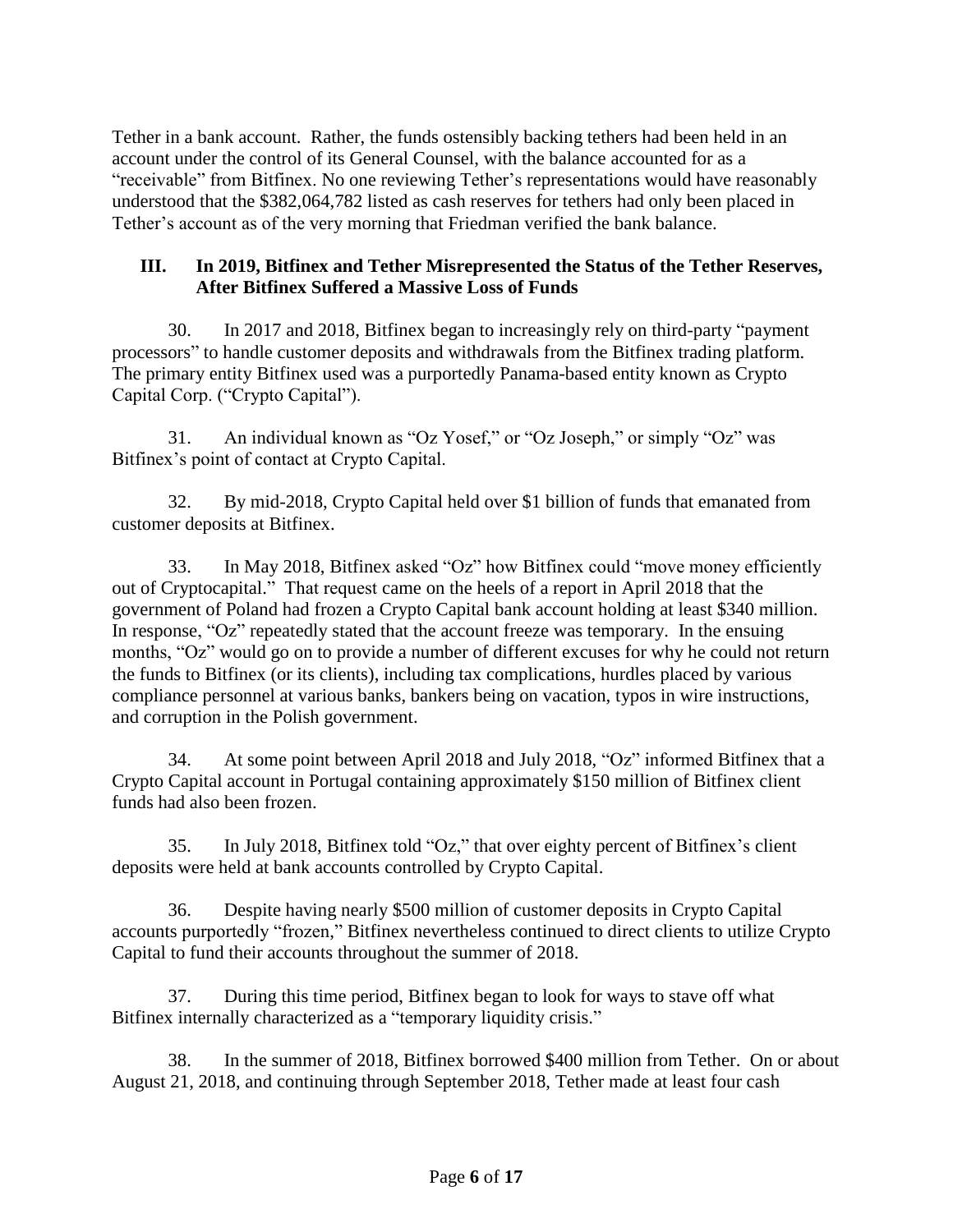transfers from its account at Deltec Bank to Bitfinex's account at Deltec Bank. To offset those cash transfers, Bitfinex directed "Oz" to transfer funds from the Bitfinex account to the Tether account at Crypto Capital. In October 2018, Bitfinex redeemed 400 million tethers to repay the debt. Those transactions were not disclosed.

39. Despite efforts to stave off Bitfinex's "liquidity crisis," online reports continued to mount that Bitfinex was unable or unwilling to timely process client withdrawal requests. In response, Bitfinex issued the following statement to the market on October 7, 2018:

1. Bitfinex is not insolvent, and a constant stream of Medium articles claiming otherwise is not going to change this. As one of only a very few exchanges operating since 2013, with a small team and low operating costs, we do not entirely understand the arguments that purport to show us to be insolvent without providing any explanation about why. The wallets below represent a small fraction of Bitfinex cryptocurrency holdings and do not take into account fiat holdings of any kind.

- [Bitcoin](https://bitinfocharts.com/bitcoin/address/3D2oetdNuZUqQHPJmcMDDHYoqkyNVsFk9r) cold wallet 1
- [Ethereum](https://etherscan.io/address/0x742d35cc6634c0532925a3b844bc454e4438f44e) cold wallet 1
- EOS cold [wallet](https://bloks.io/account/bitfinexcw55) 1

How any rational party can claim insolvency when the opposite is there for all to see is interesting and, once again, perhaps indicative of a targeted campaign based on nothing but fiction.

2. Both fiat and cryptocurrency withdrawals are functioning as normal. Verified Bitfinex users can freely withdraw Euros, Japanese Yen, Pounds Sterling and U.S. Dollars. Complications continue to exist for us in the domain of fiat transactions, as they do for most cryptocurrency-related organisations. However, we continue to do our utmost to minimise any waiting times associated with fiat deposits and withdrawals.

3. Stories and allegations currently circulating mentioning an entity called Noble Bank have no impact on our operations, survivability, or solvency.

40. That statement was misleading. At the time this statement was made, Bitfinex had been beseeching "Oz" for months to process client withdrawals or return the money, which "Oz" was unable or unwilling to do. The statement also misleadingly implied that the company had little or no connection to "an entity called Noble Bank," which at that time had been Bitfinex's bank for over a year.

41. In October 2018, Bitfinex and Tether severed their relationship with Noble Bank.

42. On November 1, 2018, Tether made a public statement announcing that it had established a relationship with Deltec Bank & Trust Limited, headquartered in the Bahamas. In that announcement, Tether represented that "USDT in the market are fully backed by US dollars that are safely deposited in our bank accounts." The announcement also linked to a document on Deltec letterhead and addressed to Tether Limited, dated November 1, 2018, which stated: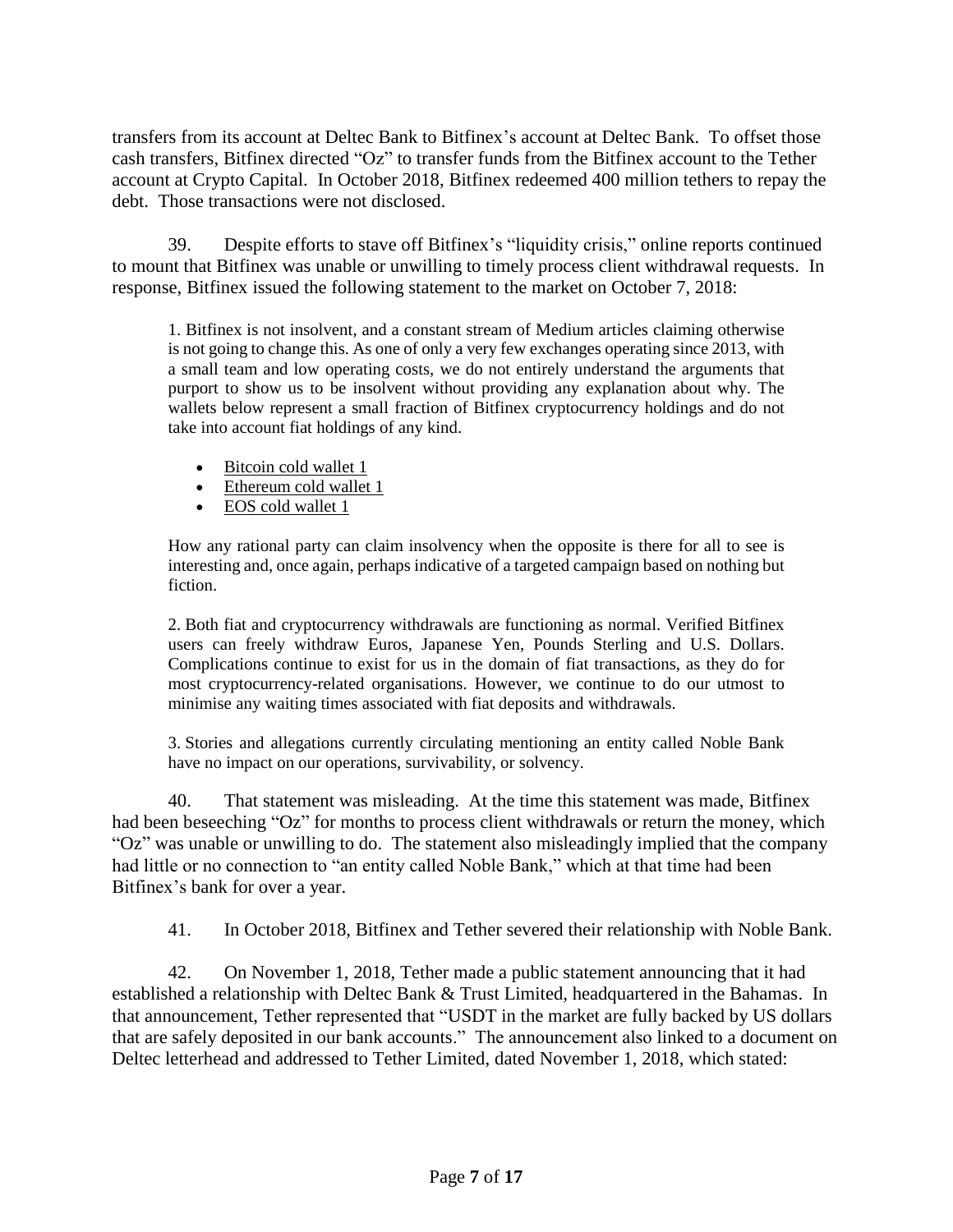Dear Sirs:

We hereby confirm that, at the close of business on October 31, 2018, the portfolio cash value of your account with our bank was US\$1,831,322,828.

43. The next day, November 2, 2018, Tether made the first of five transfers ultimately totaling \$475 million from its bank account at Deltec Bank to Bitfinex's account at Deltec Bank. At the same time, a corresponding transfer was made from Bitfinex's account at Crypto Capital to Tether's account at Crypto Capital via ledger entry Bitfinex also "purchased" 150 million tethers by transferring \$150 million in funds held at Bitfinex's Crypto Capital account to Tether's account at Crypto Capital. These transfers were not disclosed.

44. And so, as of November 2, 2018, tethers were again no longer backed 1-to-1 by U.S. dollars in a Tether bank account, because a substantial portion of the backing in the Deltec account had been transferred to Bitfinex to make up for the funds taken by Crypto Capital, while the corresponding funds transferred from Bitfinex's Crypto Capital account to Tether's Crypto Capital account were impaired by Crypto Capital's actions.

45. Tether's misrepresentation would continue until late February 2019, at which time Tether updated its website to note that "[e]very tether is always 100% backed by our reserves, which include traditional currency and cash equivalents and, from time to time, may include other assets and receivables from loans made by Tether to third parties, which may include affiliated entities (collectively, 'reserves')." Tether did not announce that it had changed its disclosure, and indeed there were no media reports about the change until several weeks later on March 14, 2019.

46. Throughout November, Bitfinex would continue to ask "Oz" to return the money, to no avail. For example, on November 1, 2018, Bitfinex told "Oz" that Bitfinex "urgently need liquidity to start paying out our small customer as your channel is stuck." On November 21, 2018, Bitfinex told "Oz" that "We have 860m with you. I can't believe we can't even get 20 or 30 M out…where is all the money, it doesn't sum up…350 in Poland, 150 in Portugal." On November 28, 2018, Bitfinex again messaged "Oz," stating that "we are at the end of the month and you haven't been sending out one wire, even 1 usd for the whole month."

47. Contrary to what was happening behind the scenes, Bitfinex issued a statement on November 11, 2018, stating that Bitfinex's "banking remained stable," while noting that in October 2018 alone Bitfinex "processed over 700 withdrawals representing more than \$1 [billion]."

48. As set forth in further detail in the OAG's application for relief pursuant to Section 354 of the Martin Act, in late 2018 Bitfinex and Tether began to negotiate a line of credit transaction that would allow Bitfinex to further draw upon the Tether reserves. Ultimately, the line of credit transaction closed at the end of March 2019, allowing Bitfinex to draw up to \$900 million from the Tether reserves. The \$625 million that had been previously transferred from the Tether account in November 2018 was incorporated into the line of credit. Bitfinex collateralized the line of credit with shares of its parent company Digfinex.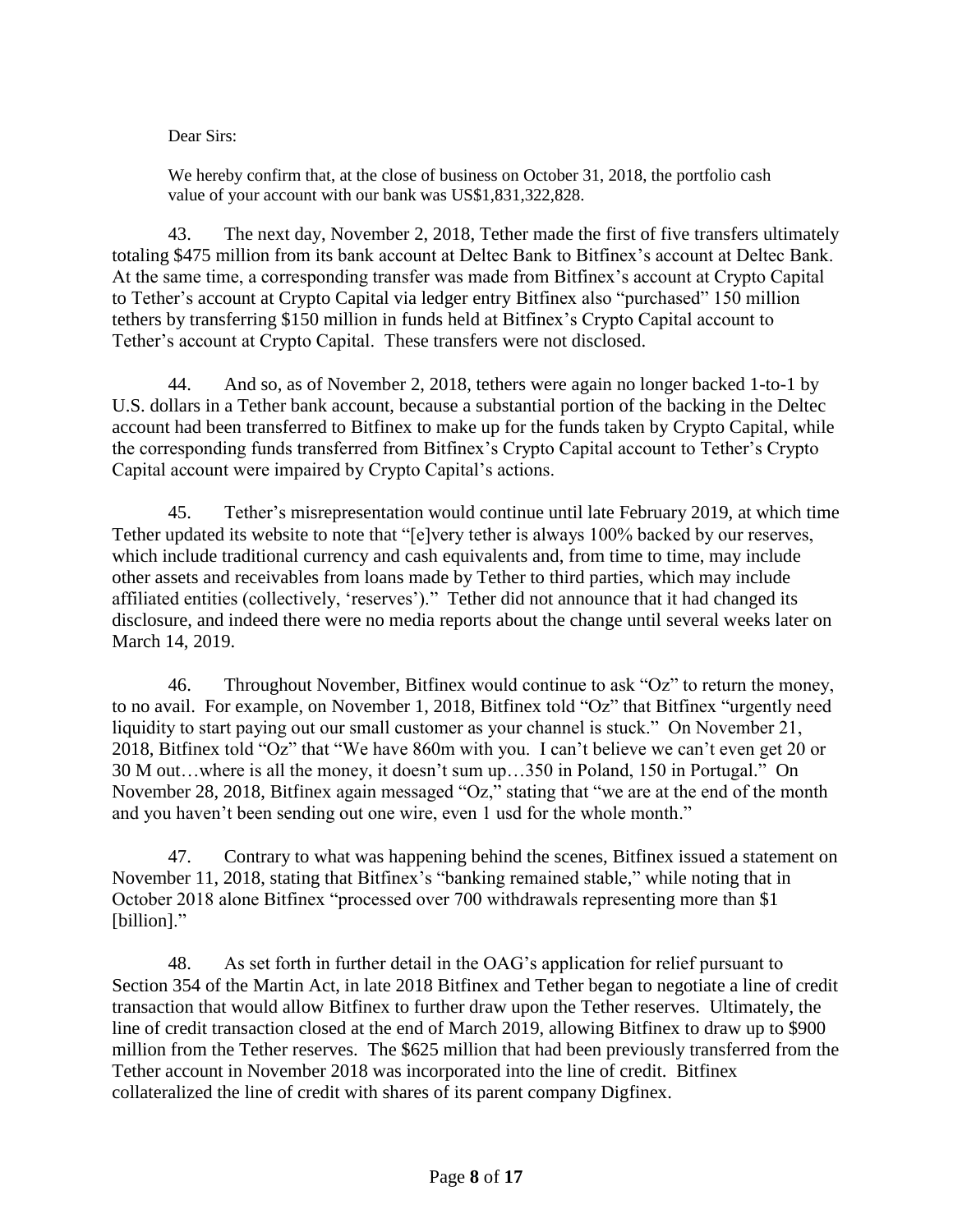49. At no time did Bitfinex or Tether disclose to the market that Tether had transferred at least \$625 million to Bitfinex, or that Bitfinex had experienced critical liquidity issues because of loss of approximately \$850 million to Crypto Capital.

50. On April 24, 2019, the OAG filed an application in Supreme Court, New York County for an order pursuant to Section 354 of the Martin Act, seeking court-ordered production of documents and information relevant to its ongoing investigation of Bitfinex and Tether, as well as seeking injunctive relief to prevent Bitfinex from further accessing Tether's reserves under the line of credit arrangement. As part of that application, the OAG disclosed to the market for the first time that Bitfinex had lost access to approximately \$850 million, and that Bitfinex had made up for the shortfall by transferring hundreds of millions of dollars from Tether.

51. On April 26, 2019, Bitfinex issued a statement, which included a representation that "we have been informed that these Crypto Capital amounts are not lost but have been, in fact, seized and safeguarded."

52. That statement was misleading. At the time that statement was made, Bitfinex did not in fact know the whereabouts of all of the customer funds held by Crypto Capital, and so had no assurance that the funds might ever be made accessible again to Crypto Capital or Bitfinex.

53. As of the date of this Settlement Agreement, Bitfinex cannot represent whether, or when, any of the unrecovered funds might be returned to Bitfinex or its clients.

54. Based on the foregoing facts, OAG finds that Bitfinex and Tether violated New York General Business Law § 352 *et seq.* and Executive Law § 62(12).

## **RELIEF**

IT IS HEREBY UNDERSTOOD AND AGREED, by and between the Parties:

- 55. Monetary Relief
	- a. *Monetary Relief Amount*: Respondents shall pay to the State of New York a penalty in the amount of \$18,500,000 (the "Monetary Relief Amount"). Respondents shall pay the Monetary Relief Amount no later than thirty (30) business days after the effective date of this Settlement Agreement.
	- b. Bitfinex and Tether agree that they will not claim, assert, or apply for a tax deduction or tax credit with regard to any foreign or U.S.-domestic tax, directly or indirectly, for any portion of the payment that it shall make pursuant to this Settlement Agreement.
	- c. Payments shall be made by attorney check, corporate or certified check, or bank draft, which shall be made payable to the "State of New York", and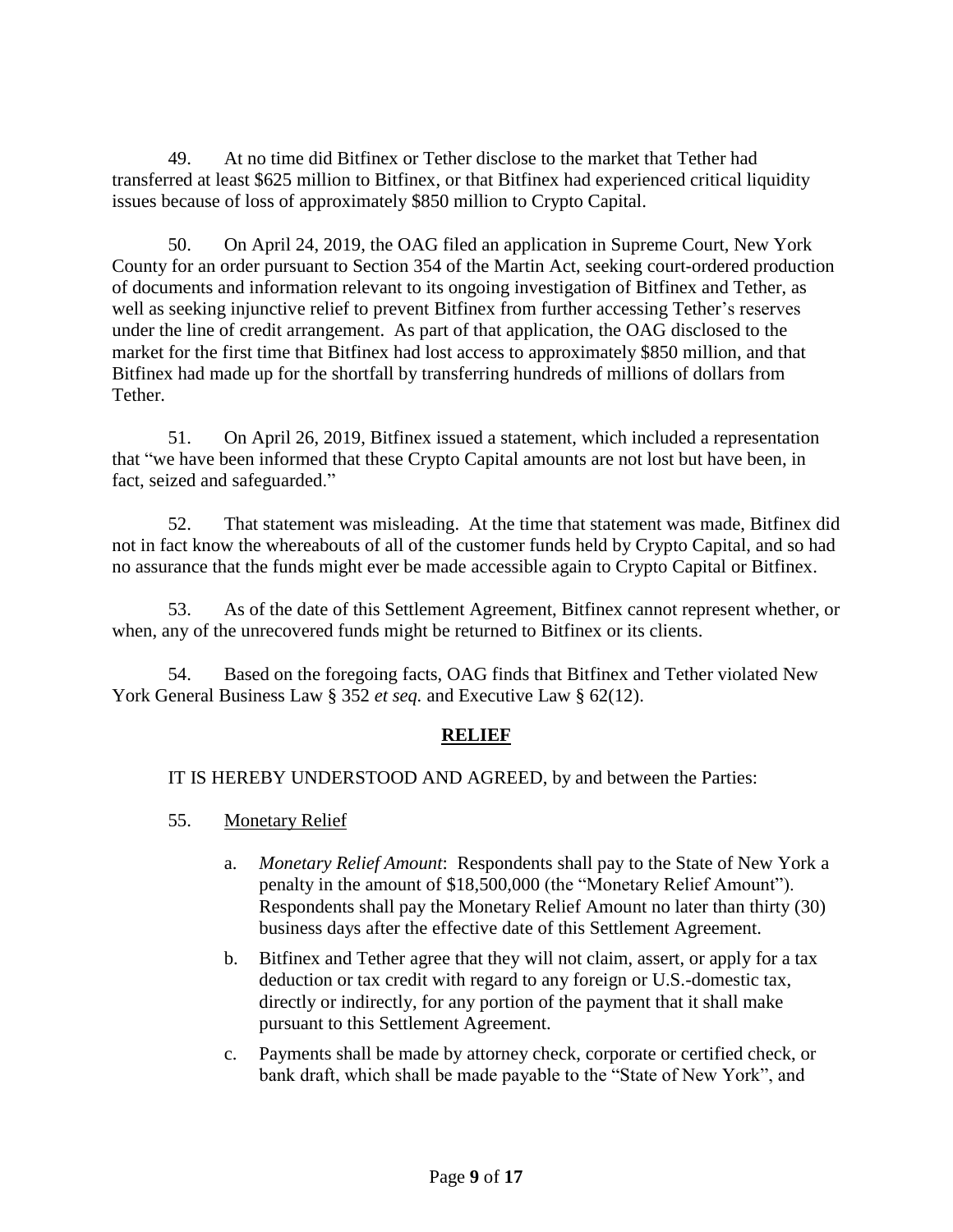shall reference Settlement Agreement No. 21-012; payments shall be addressed to the attention of John D. Castiglione, Senior Enforcement Counsel, Investor Protection Bureau, 28 Liberty Street, New York, New York, 10005. Payments in excess of \$50,000 shall be made by wire transfer, with instructions available upon request of Respondents.

#### Undertakings:

56. Within five (5) days of the receipt of the penalty set forth in paragraph 55, the OAG will move to voluntarily withdraw its application for relief pursuant to Section 354 of the Martin Act (*In re: James v. iFinex, et al*., Docket No. 450545/2019) and agrees not to bring any claims or causes of action against Bitfinex or Tether, its present and former direct or indirect parents, subsidiaries, or affiliates, or any of its officers, directors, employees, managers or agents that are presently known to the OAG for matters relating to the conduct set forth in the Findings and the Petition (Whitehurst Aff.), *In re James v. iFinex, Inc.*, Index No. 450545/2019 (N.Y. Sup. Ct. April 25, 2019), NYSCEF Doc. No. 1; arising out of Bitfinex or Tether's representations concerning the backing of tethers during the time period January 1, 2014 to the effective date of this Settlement Agreement; transfers of a portion of the cash reserves backing tethers to Bitfinex pursuant to the line of credit agreement; or representations concerning the location or status of funds transferred to Crypto Capital. This provision does not prevent the OAG from exercising its rights to enforce this Settlement Agreement pursuant to other provisions herein.

- 57. Bitfinex and Tether agree to undertake the following:
	- a. *Line of Credit Repayment*

The line-of-credit referenced in paragraphs 48–50, above, has been repaid in full as of January 2021.

- b. *Mandated Reporting Regarding Bitfinex and Tether's Efforts to Exclude New York Clients*
	- 1. Bitfinex and Tether have implemented, and during the time frame set forth in Paragraph 57(b)(2) will continue to implement, maintain, and improve internal controls and procedures in a manner reasonably designed to ensure the soundness of the companies' prohibitions against use of its products and services by New York persons and entities. For purposes of this Settlement Agreement, "New York persons" are defined as any person known or believed to reside in or regularly conduct trading activity from New York, and "New York entity" is defined as any entity that is incorporated in, has its headquarters in, regularly conducts trading activity in, or is directed or controlled from, New York.
	- 2. Within ninety (90) days of the effective date of this Settlement Agreement, and on a quarterly basis thereafter for two (2) years following the effective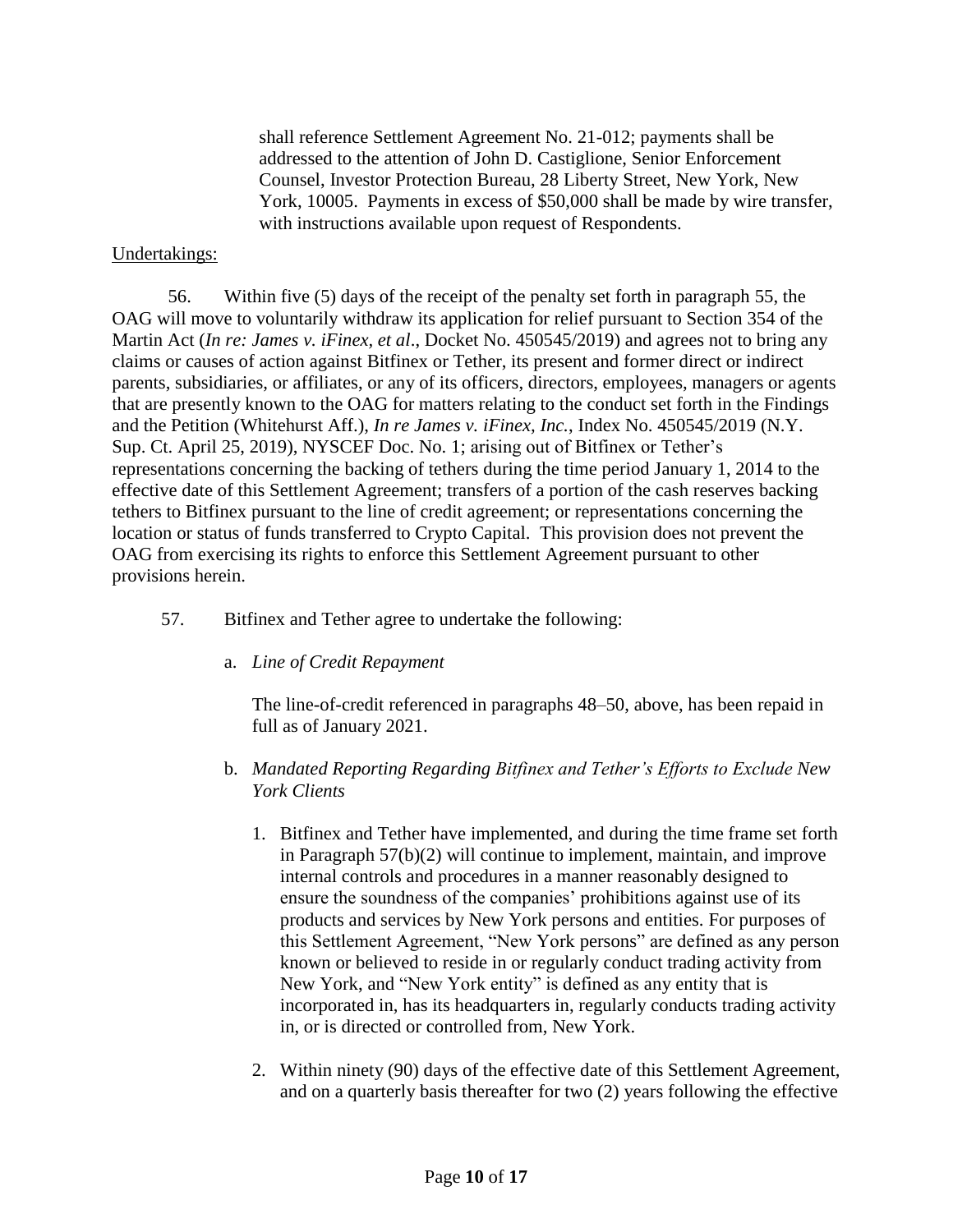date of this Settlement Agreement, Bitfinex and Tether will provide a written report to OAG regarding their compliance with Paragraph 57(b)(1), which will include, but not necessarily be limited to, discussion of platform policies, operations, investigations, and surveillance, concerning Bitfinex and Tether's prohibition of New York persons and entities.

- 3. Bitfinex and Tether may apply to the OAG for an extension of the deadlines described above before their expiration and, upon a showing of good cause by Bitfinex and Tether, the OAG may, in its sole discretion, grant such extensions for whatever time period it deems appropriate.
- 4. OAG may seek production of documents substantiating the existence and effectiveness of the measures set forth in paragraph 57(b)(1).
- c. *Trading Activity with New York Persons and Entities*: Bitfinex and Tether shall discontinue any trading activity with any New York persons or entities (including any New York entity that holds a BitLicense or Trust Account from the New York Department of Financial Services) or is a broker/dealer registered with the State of New York. This prohibition does not include the provision of services from a company providing the following for Bitfinex or Tether: blockchain analysis or tracing services; Know Your Customer ("KYC") or Anti-Money Laundering ("AML") services; user risk-scoring or similar services, legal services located in New York related to virtual currency trading activity, or other commercial services unrelated to the purchase, sale, or exchange of virtual currencies.
- d. *Over the Counter Trading:* Respondents agree not to conduct or facilitate over-the-counter trading activity with a New York person or entity.
- e. *Mandated Reporting on Certain Business Operations*

Within ninety (90) days of the effective date of this Settlement Agreement, and on a quarterly basis thereafter for two (2) years following the effective date of this Settlement Agreement, Bitfinex and Tether will provide

- i. documents substantiating Tether's reserve account(s), in a form substantially similar to what Tether has provided during OAG's investigation;
- ii. verification that Bitfinex and Tether have appropriately segregated client, reserve, and operational accounts, including but not necessarily limited to verification that (a) Tether reserves are segregated from operational accounts; (b) Bitfinex and Tether maintain separate accounts; (c) virtual assets for customers and the companies are held at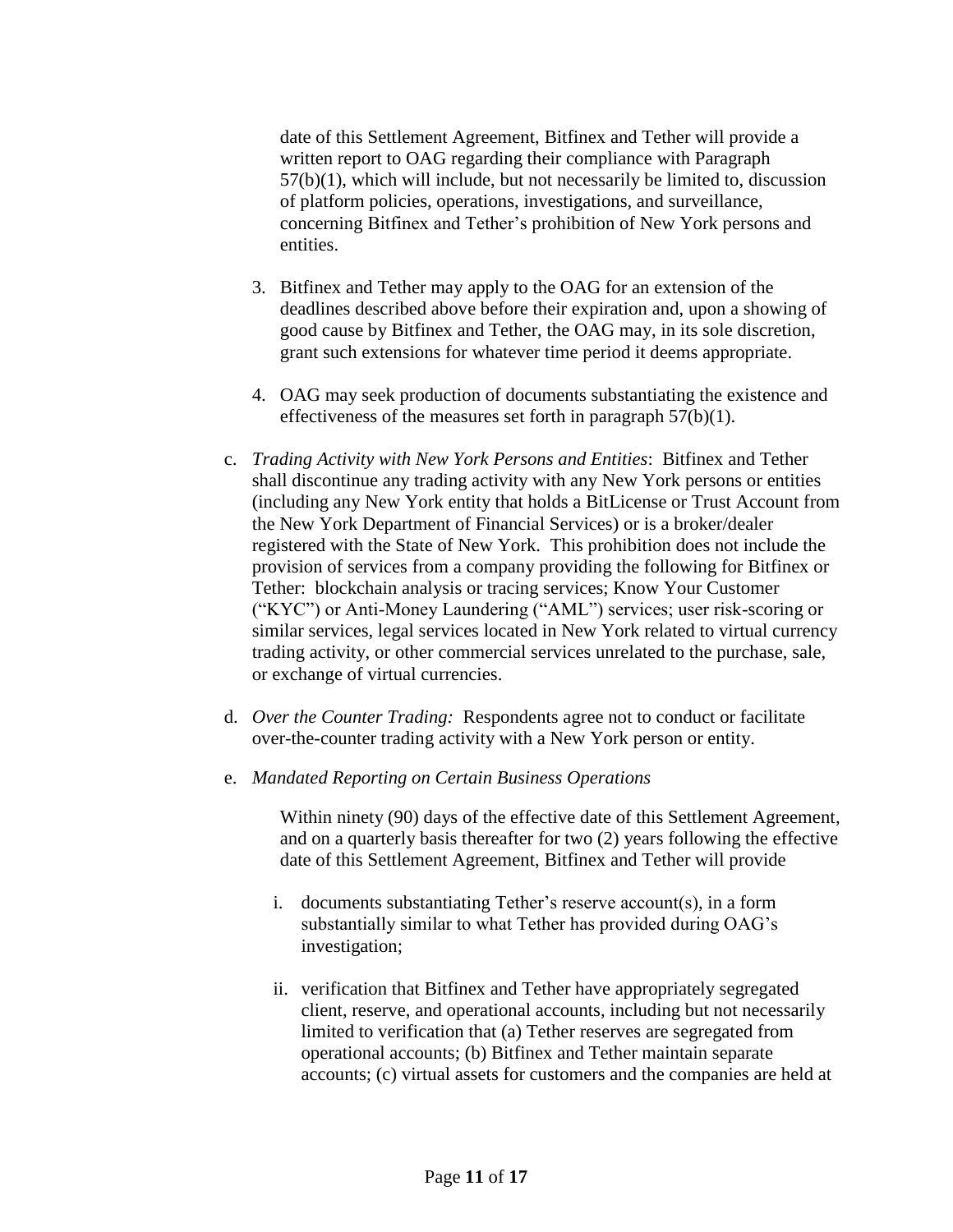separate, segregated deposit addresses (if stored in an omnibus wallet); and (d) accounts holding fiat deposits from Bitfinex clients are segregated from company operational accounts, including but not limited to accounts used to pay or distribute to executives or for other company obligations; and

- iii. documents and information reflecting transfers of funds between and among Bitfinex and Tether.
- 2. Bitfinex and Tether may apply to the OAG for an extension of the deadlines described above before their expiration and, upon a showing of good cause by Bitfinex and Tether, the OAG may, in its sole discretion, grant such extensions for whatever time period it deems appropriate.
- f. *Publication of Tether's Reserves*: On at least a quarterly basis for a period of two (2) years following the effective date of this Settlement Agreement, Tether will publish the categories of assets backing tether (*e.g.*, cash, loans, securities, etc.), specifying the percentages of each such category, and specifying whether any such category constituting a loan or receivable or similar is to an affiliated entity, in a form substantially similar to that previously presented to the OAG.
- g. *Transparency and Opt-Out of Payment Processors* 
	- 1. Within ninety (90) days of the effective date of this Settlement Agreement, and on a quarterly basis thereafter for two (2) years following the effective date of this Settlement Agreement, Bitfinex and Tether will provide to OAG a list of payment processors whom they utilize, along with location and contact information for those entities, and information regarding additional due diligence procedures the companies have implemented (or will implement) regarding the use of payment processors;
	- 2. For the period set forth in Paragraph  $57(g)(1)$ , Bitfinex and Tether will provide a list of payment processors whom they utilize, along with location and contact information for those entities, to users upon request in connection with a deposit or withdrawal;
	- 3. For the period set forth in Paragraph  $57(g)(1)$ , Bitfinex and Tether shall notify a user that Bitfinex or Tether intends to use a payment processor for that user's transaction(s), or to hold that user's funds, prior to the transaction. Users will be given the ability to opt-out of use of any (or all) payment processors, and will be permitted to use a different method of transfer or holding.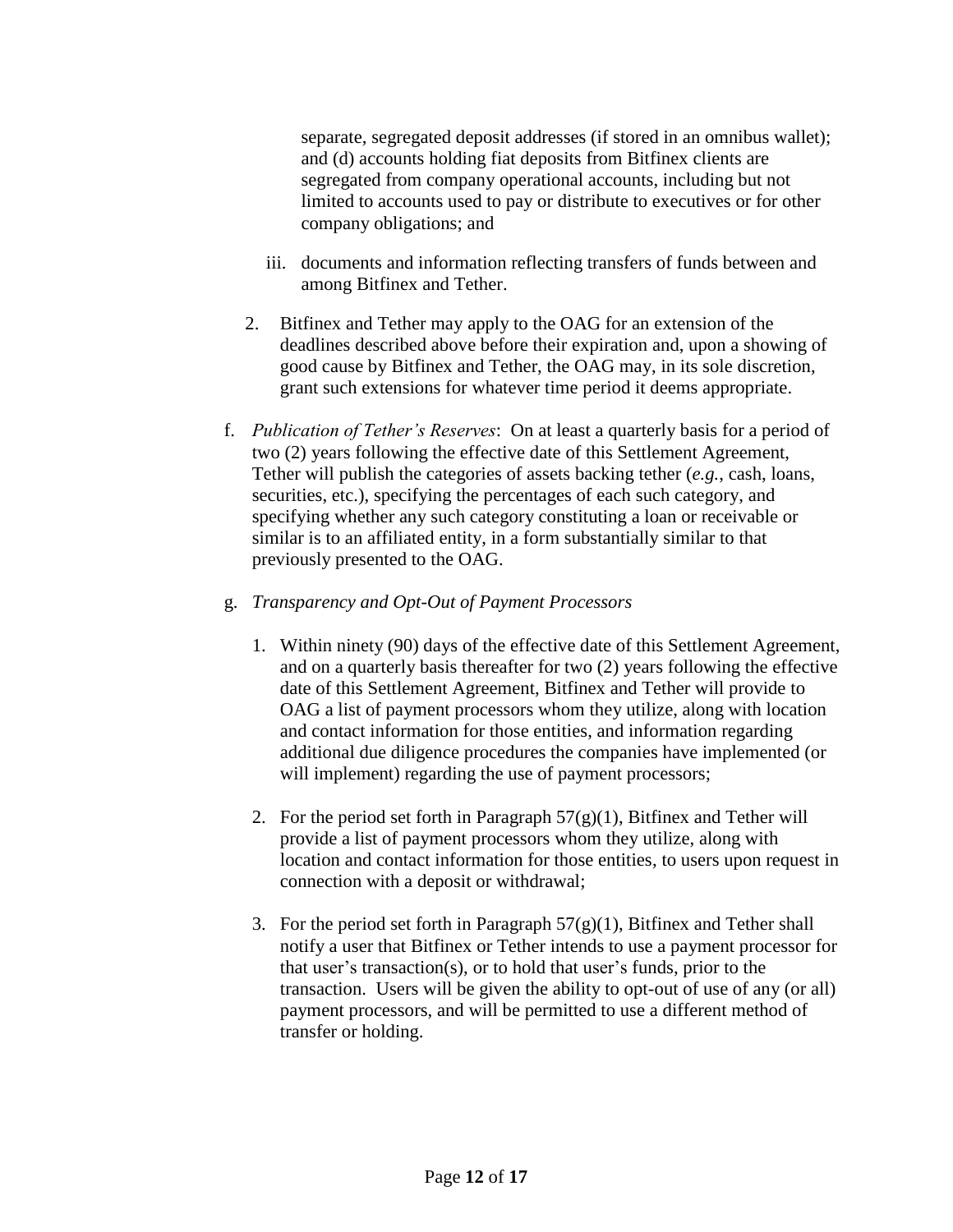h. *Future Activities in New York*: In the event that Bitfinex or Tether should in the future seek to service New York persons or entities, they will do so in accordance with applicable law, including any applicable licensing requirements.

58. Respondent expressly agrees and acknowledges that a default in the performance of any obligation under the above paragraph is a violation of this Settlement Agreement, and that the OAG thereafter may commence a civil action or proceeding, in addition to any other appropriate investigation, action, or proceeding, and that evidence that the Settlement Agreement has been violated shall constitute prima facie proof of the statutory violations described in paragraph 54, pursuant to Executive Law § 63(15).

## **MISCELLANEOUS**

### Subsequent Proceedings:

59. Respondents expressly agree and acknowledge that the OAG may initiate a subsequent investigation, civil action, or proceeding to enforce this Settlement Agreement, for violations of the Settlement Agreement, or if the Settlement Agreement is voided pursuant to paragraph 68, and agrees and acknowledges that in such event:

- a. any statute of limitations or other time-related defenses are tolled from and after the effective date of this Settlement Agreement;
- b. the OAG may use statements, documents or other materials produced or provided by Bitfinex and Tether prior to or after the effective date of this Settlement Agreement;
- c. any civil action or proceeding must be adjudicated by the courts of the State of New York, and that Bitfinex and Tether irrevocably and unconditionally waive any objection based upon personal jurisdiction, inconvenient forum, or venue;
- d. evidence of a violation of this Settlement Agreement shall constitute prima facie proof of a violation of the applicable law pursuant to Executive Law § 63(15).

60. If a court of competent jurisdiction determines that the Bitfinex or Tether has violated the Settlement Agreement, Bitfinex or Tether shall pay to the OAG the reasonable cost, if any, of obtaining such determination and of enforcing this Settlement Agreement, including without limitation legal fees, expenses, and court costs.

61. In the event the OAG believes that Respondents have violated this Settlement Agreement, the OAG agree to provide Respondents with written notice of such asserted violation prior to instituting any proceeding resulting from such violation. Within thirty (30) days of receipt of such notice, Respondents shall have the opportunity to respond to the OAG in writing to explain the nature and circumstances of such violation, as well as the actions Respondents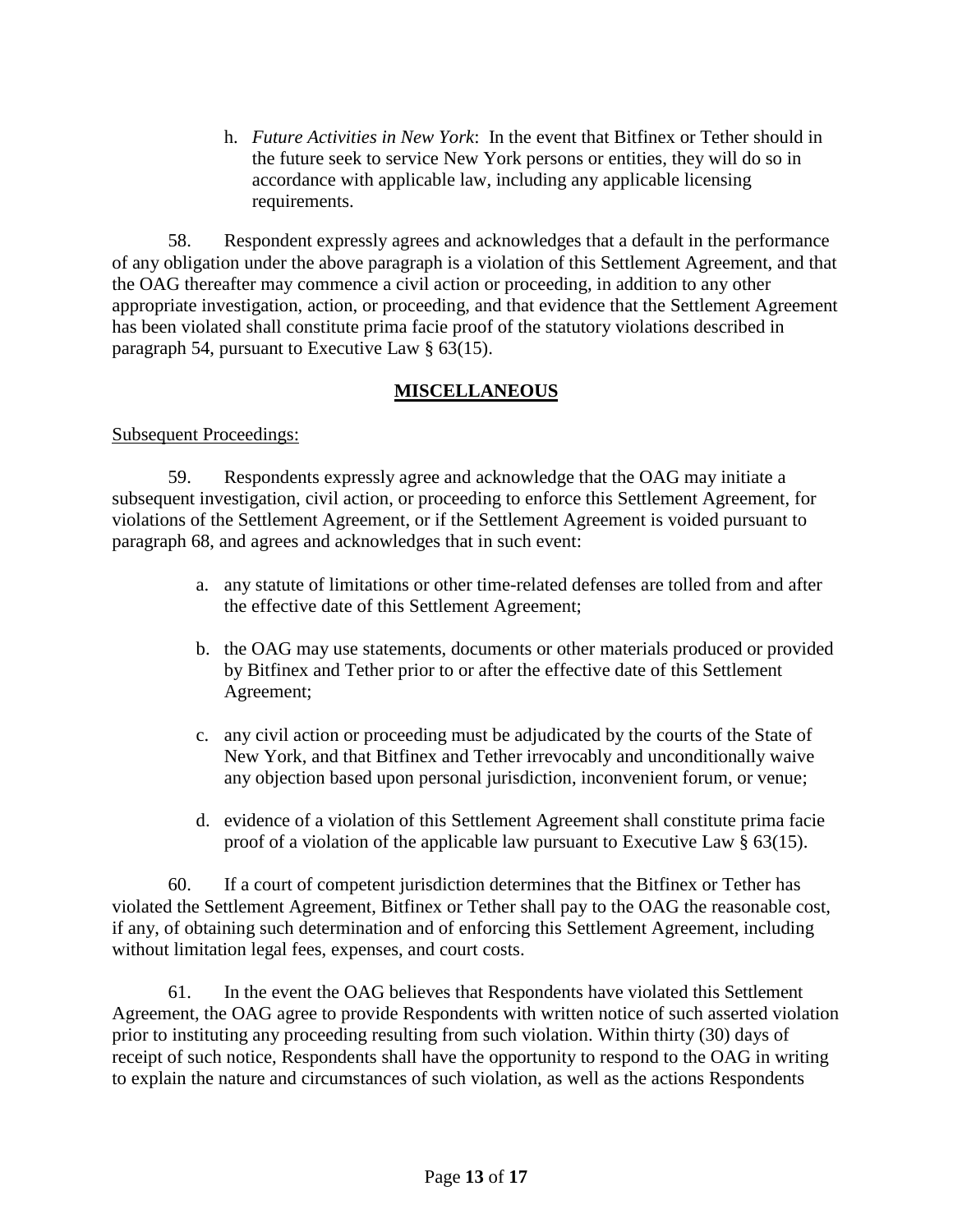have taken to address and remediate the situation, which explanation the OAG shall consider in determining whether to pursue enforcement or other proceedings.

### Effects of Settlement Agreement:

62. Bitfinex and Tether shall not make or permit to be made any public statement denying, directly or indirectly the propriety of this Settlement Agreement or the OAG investigation. Nothing in this paragraph affects Bitfinex or Tether's (i) testimonial obligations or (ii) right to take positions in defense of litigation or other legal proceedings to which the OAG is not a party. This Agreement is not intended for use by any third party in any other proceeding.

63. All terms and conditions of this Settlement Agreement shall continue in full force and effect on any successor, assignee, or transferee of Bitfinex or Tether. Bitfinex and Tether shall include any such successor, assignment or transfer agreement a provision that binds the successor, assignee or transferee to the terms of the Settlement Agreement. No party may assign, delegate, or otherwise transfer any of its rights or obligations under this Settlement Agreement without the prior written consent of the OAG.

64. Nothing contained herein shall be construed as to deprive any person of any private right under the law.

65. This Settlement Agreement is not a final order of any court or governmental authority, and is made without trial or adjudication on any issue of fact or law.

66. Any failure by the OAG to insist upon the strict performance by Bitfinex or Tether of any of the provisions of this Settlement Agreement shall not be deemed a waiver of any of the provisions hereof, and the OAG, notwithstanding that failure, shall have the right thereafter to insist upon the strict performance of any and all of the provisions of this Settlement Agreement to be performed by Bitfinex or Tether.

## Communications:

67. All notices, reports, requests, and other communications pursuant to this Settlement Agreement must reference Settlement Agreement No. 21-012, and shall be in writing and shall, unless expressly provided otherwise herein, be given by hand delivery; express courier; or electronic mail at an address designated in writing by the recipient, followed by postage prepaid mail, and shall be addressed as follows:

If to Bitfinex, to: General Counsel, iFinex Inc., Trinity Chambers, P.O. Box 4301, Road Town, Tortola, British Virgin Islands, VG1110, legal@bitfinex.com, with a copy to jweinstein@steptoe.com and cmichael@steptoe.com.

If to Tether, to: General Counsel, Tether Operations Limited, Trinity Chambers, P.O. Box 4301, Road Town, Tortola, British Virgin Islands, VG1110; legal@tether.to, with a copy to jweinstein@steptoe.com and cmichael@steptoe.com.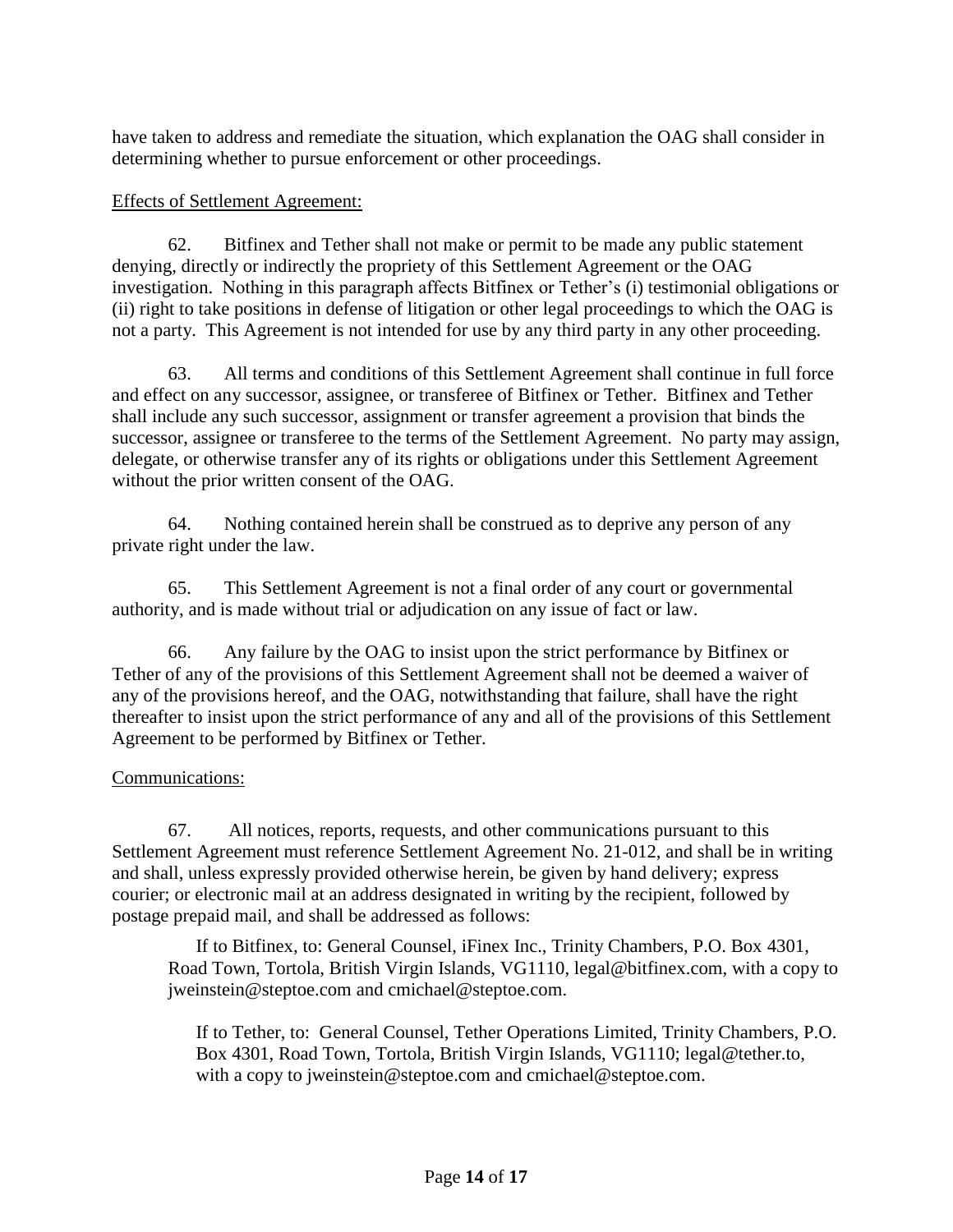If to the OAG, to: John D. Castiglione, Senior Enforcement Counsel, Investor Protection Bureau, 28 Liberty Street, New York, New York, 10005, john.castiglione@ag.ny.gov, or in his/her absence, to the person holding the title of Bureau Chief, Investor Protection Bureau.

### Representations and Warranties:

68. The OAG has agreed to the terms of this Settlement Agreement based on, among other things, the representations made to the OAG by Bitfinex, Tether, and their counsel and the OAG's own factual investigation as set forth in Findings, paragraphs 6–54, above. Bitfinex and Tether represent and warrant that neither they nor their counsel have made any material representations of fact to the OAG that are false. If any material representations of fact by Bitfinex, Tether, or their counsel are later found to be false, this Settlement Agreement is voidable by the OAG in its sole discretion.

69. No representation, inducement, promise, understanding, condition, or warranty not set forth in this Settlement Agreement has been made to or relied upon by Bitfinex or Tether in agreeing to this Settlement Agreement.

70. Bitfinex and Tether represent and warrant, through the signatures below, that the terms and conditions of this Settlement Agreement are duly approved. Bitfinex and Tether further represent and warrant that the signatories to this Settlement Agreement are directors of Bitfinex and Tether.

## General Principles:

71. Nothing in this Settlement Agreement shall relieve Bitfinex or Tether of other obligations imposed by any applicable state or federal law or regulation or other applicable law.

72. Nothing contained herein shall be construed to limit the remedies available to the OAG in the event that Bitfinex or Tether violate the Settlement Agreement after its effective date.

73. This Settlement Agreement may not be amended except by an instrument in writing signed on behalf of the Parties.

74. In the event that any one or more of the provisions contained in this Settlement Agreement shall for any reason be held by a court of competent jurisdiction to be invalid, illegal, or unenforceable in any respect, in the sole discretion of the OAG, such invalidity, illegality, or unenforceability shall not affect any other provision of this Settlement Agreement.

75. Bitfinex and Tether acknowledge that they have entered this Settlement Agreement freely and voluntarily and upon due deliberation with the advice of counsel.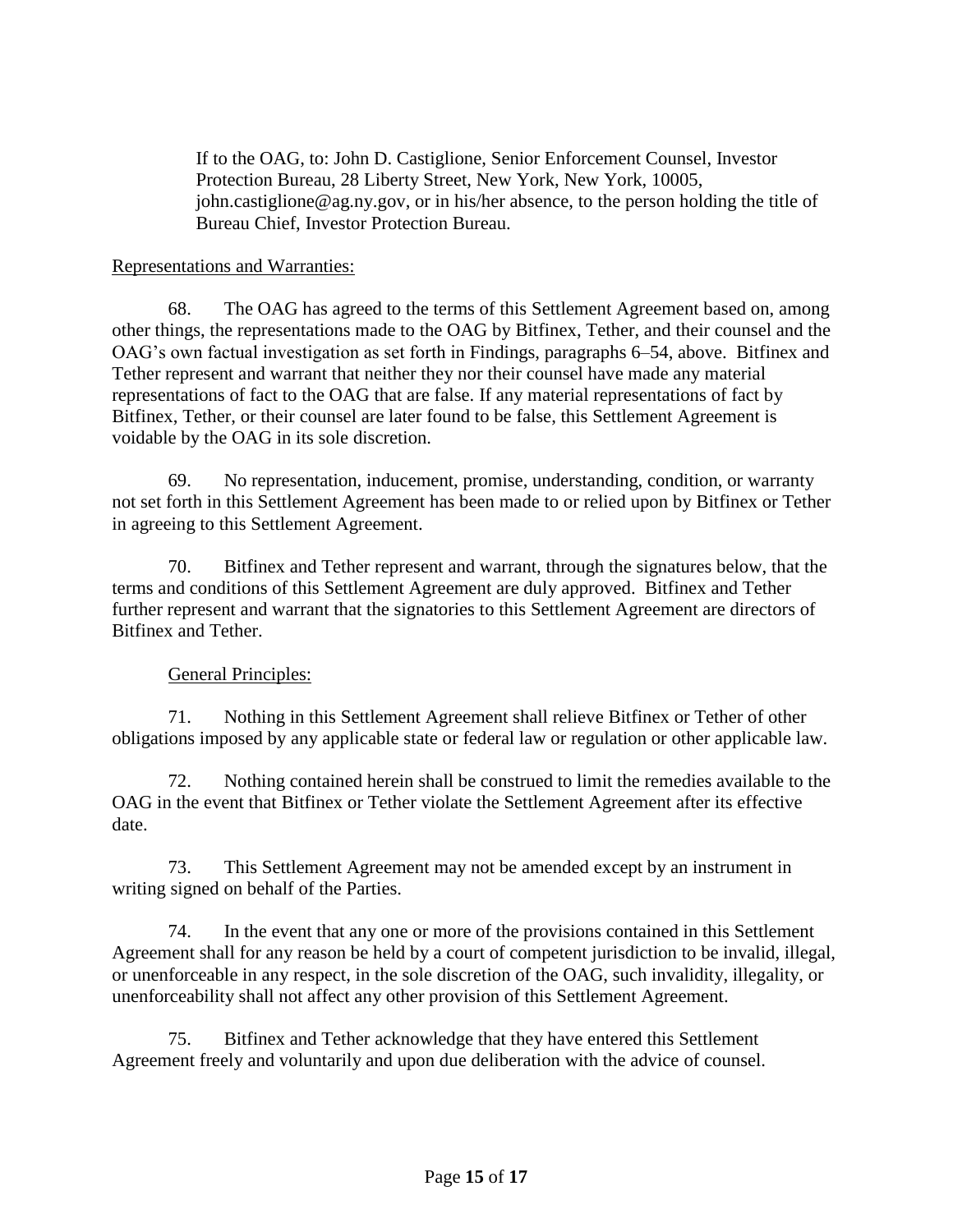76. This Settlement Agreement shall be governed by the laws of the State of New York without regard to any conflict of laws principles.

77. This Settlement Agreement and all its terms shall be construed as if mutually drafted with no presumption of any type against any party that may be found to have been the drafter.

78. This Settlement Agreement may be executed in multiple counterparts by the parties hereto. All counterparts so executed shall constitute one agreement binding upon all parties, notwithstanding that all parties are not signatories to the original or the same counterpart. Each counterpart shall be deemed an original to this Settlement Agreement, all of which shall constitute one agreement to be valid as of the effective date of this Settlement Agreement. For purposes of this Settlement Agreement, copies of signatures shall be treated the same as originals. Documents executed, scanned and transmitted electronically and electronic signatures shall be deemed original signatures for purposes of this Settlement Agreement and all matters related thereto, with such scanned and electronic signatures having the same legal effect as original signatures.

79. The effective date of this Settlement Agreement shall be February 18, 2021.

LETITIA JAMES Attorney General of the State of New York 28 Liberty Street New York, NY 10005

By:  $\bigcup_{i=1}^n A_i$ 

John D. Castiglione Senior Enforcement Counsel Investor Protection Bureau

Brian Whitehurst Assistant Attorney General Investor Protection Bureau